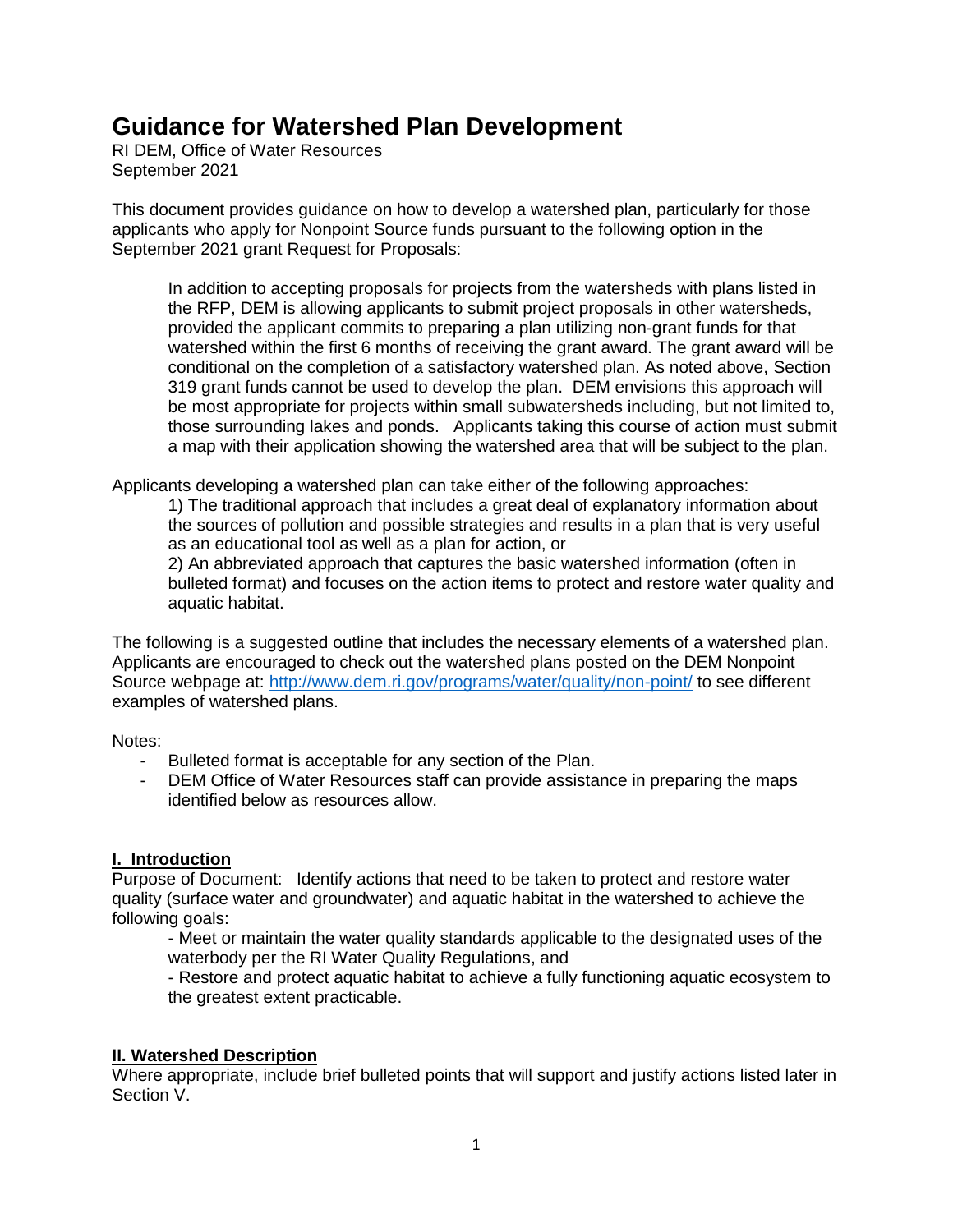A) Hydrology Overview: describe your surface water and groundwater resources

- Map of surface waters: relevant sub watersheds (drinking water reservoirs), CRMC coastal designations, dams, and wetlands. Extend beyond watershed boundary for context.

- Map of groundwater resources: (if applicable) major stratified drift aquifers and their recharge areas, wellhead protection areas, and groundwater classification

- B) Drinking Water: % of area dependent on public water, identify water suppliers - Map of areas with public drinking water.
- C) Land Cover:

- Pie chart with percent area in each category and map of land cover.

D) Wetlands (on map in A)

- Any unique, large or notable wetlands in the watershed?

E) Cold water fisheries

- Map or list of cold water segments depending on how many; numbers on cold water stream miles.

F) Open space preservation

- Map showing areas preserved and summary statistics: ownership by state, town or other (private, NGO).

#### **III. Water Quality Conditions**

- A) Surface Waters
	- 1) Impaired water quality segments:

Using information from the latest DEM Integrated Water Quality Monitoring and Assessment Report, include a table of water body segments and impairments (include pollutants causing impairments).

Map of impaired waters (Category 4A and 5), identify unassessed waters. Map of shellfish closure areas (use Shellfish Program maps).

Beach Closures – list by date.

2) Where a TMDL has been prepared, list necessary pollutant load reductions to meet water quality standards.

3) Harmful algal blooms – impacted waterbodies and dates.

4) Other contaminants of concern in the watershed.

#### B) Groundwater

1) Public wells – Water quality data from public wells is available from the RI Department of Health.

2) Private drinking water well issues.

#### **IV. Nonpoint Pollution Sources and Aquatic Habitat Issues**

Describe the nonpoint pollution sources in the watershed and include a list of pollutants each source generates. Identify sources of aquatic habitat degradation which your plan may address. Identify local actions that have been taken and what more needs to be done to address these sources of pollution and/or stressors to aquatic habitats.

A) Potential sources of nonpoint source pollution include:

- Stormwater: Map of impervious cover with percent impervious.
- Onsite wastewater treatment systems (OWTS): Map of area served by OWTS.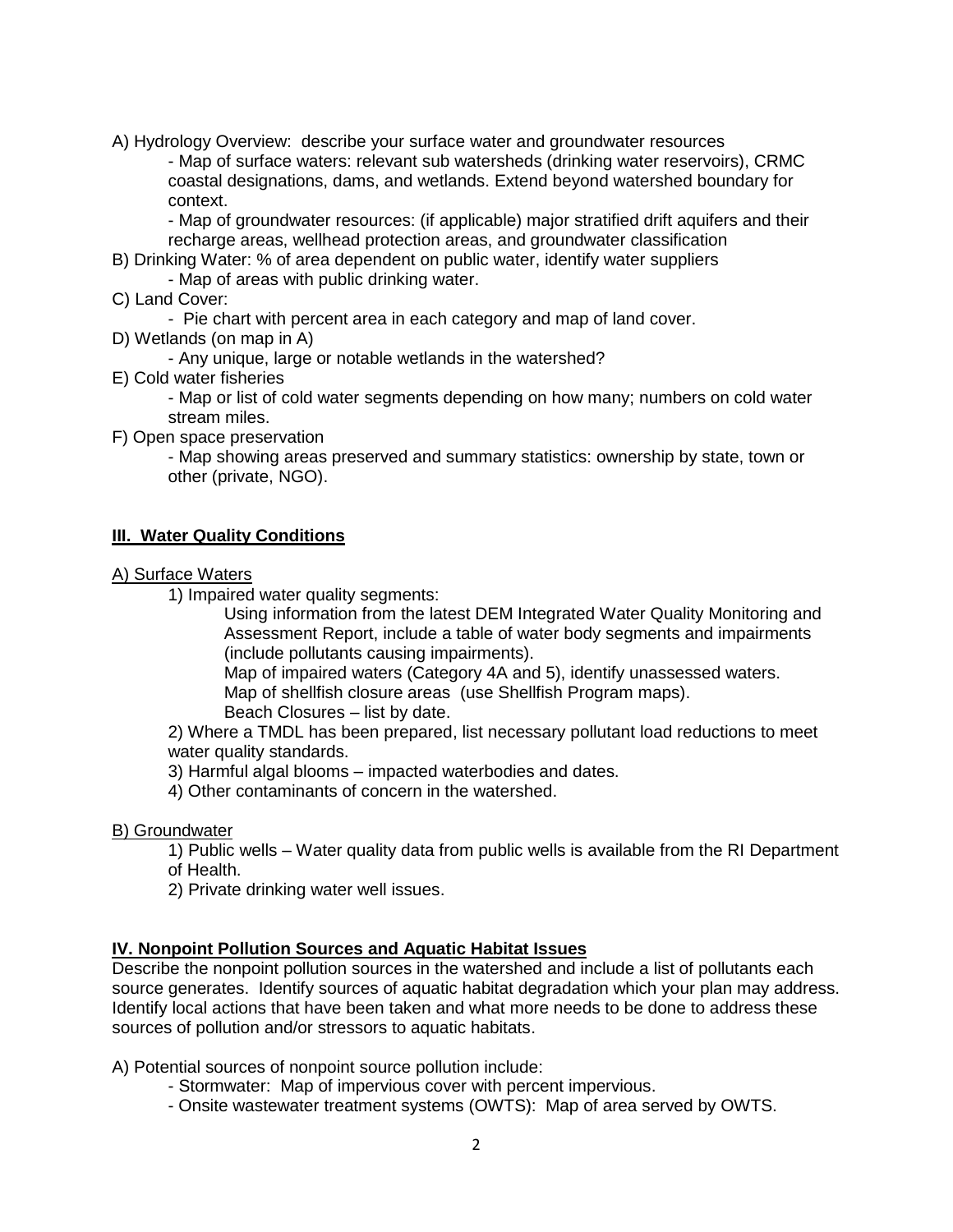- Road Salt
- Agriculture
- Lawns and Grounds
- Pet Waste
- Household hazardous products/home heating oil USTs.

- Others (depending on the watershed): waterfowl, marine and riverine debris, dredging and dredge material management, and boating and marinas.

B) Potential aquatic habitat issues include:

- Riparian Buffers: provide a general statement about condition of buffers in the watershed.

- Aquatic Invasives: Map or list of where invasives have been identified and the specific problems caused by known invasives.

- Stream bank erosion.
- Stream connectivity/dams.
- Water withdrawal.

#### **V. Implementation Table – Water Quality and Aquatic Habitat Protection and Restoration Actions**

Responsibility for restoring/protecting water quality in the watershed is shared among federal, state, and local governments, watershed organizations, private companies, and individuals. (See other watershed plans for typical action items that may be specific to your watershed.)

Implementation Table Headings:

- 1) Action Item: Table divided by topic (e.g., OWTS, stormwater, etc.)
- 2) Milestones (Initial Step(s))
- 3) Responsibility: State agency, town, non-governmental organizations, private companies and landowners. Supporting entities in parentheses.
- 4) Timeframe: ongoing, 1-2 years, 3-5 years, >10 years, as necessary.
- 5) Estimated Cost: Dollar figure or relative indication of cost. For example:  $$ = < $25,000$ ;  $$ = $25,000 - $100,000$ ; and  $$$ \$\$  $= > $100,000$
- 6) Priority: Required, High, Medium, Low.

Plans to review and cross reference in your watershed plan, and possibly take actions from, include:

- Local Comprehensive Plans
- DEM Restoration Plans (i.e., TMDLs)
- Stormwater Management Plans and feasibility or mitigation studies
- Onsite Wastewater Management Plans
- Wastewater Facility Plans
- Water Supply System Management Plans (large public systems)
- Source Water Protection Plans (small public systems)
- CRMC Special Area Management Plans (SAMPs)
- Other local or regional plans encompassing your watershed and supporting your plan

#### **VI. Public Information and Outreach**

Consider how you will promote public understanding about the values of clean water and fully functioning aquatic habitats and the actions necessary to achieve these goals. Plan should